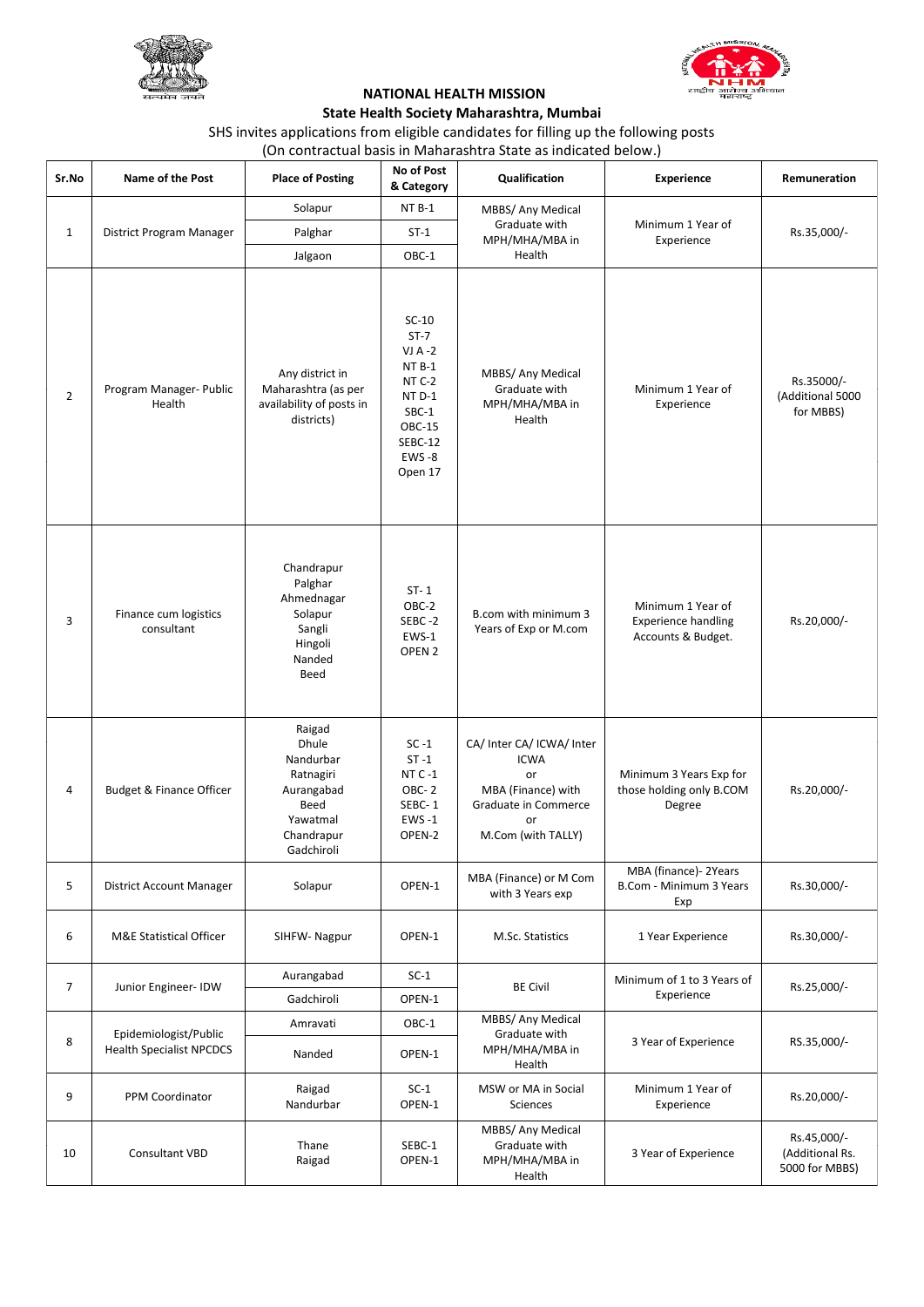| 11 | City Program Manager | $MCGM- (1)$<br>Nagpur $- (1)$<br>Malegaon (1)<br>Aurangabad -(1)<br>$PCMC- (1)$ | OBC-1<br>SEBC-2<br>$EWS - 2$ | MBBS/ Any Medical<br>Graduate with<br>MPH/MHA/MBA in<br>Health | Minimum 1 Year of Exp<br>working in Public Health/<br><b>Health Service</b><br>Administrative | Rs 38,000/- |
|----|----------------------|---------------------------------------------------------------------------------|------------------------------|----------------------------------------------------------------|-----------------------------------------------------------------------------------------------|-------------|
|----|----------------------|---------------------------------------------------------------------------------|------------------------------|----------------------------------------------------------------|-----------------------------------------------------------------------------------------------|-------------|

**Note: 1)** Number of post & reservation may change. **2)** These posts are purely contractual and not State Government's regular posts. **3)** Remuneration is a consolidated pay. **4)** Only short listed candidates will be eligible for further selection procedure. **5)** Appointment of selected candidate will be for the period of 11 months, likely to be extended if performance is satisfactory, only if project is extended. If the project is not extended; candidate cannot claim any right on the post or permanency of job or job protection by Government or any litigation regarding the employment protection. **6)** Age criteria will be relaxed by 5 years for existing NHM employee. **7)** For MBBS Qualification candidates, a service under NHM is considered for bond issued by Director Medical Education/ Dean GMC.**8)** Preference will be given to those with higher qualification and experience. Experience will be relaxed if sufficient candidates are not available. **8) All required qualification must be full time courses from Government recognised university. 9) Age criteria**: Minimum 18 years and Maximum - for MBBS & Specialist 70 years, Nurses and Technicians 65 years and for other staff Open 38 years & for reserved categories is 43 years. **10)** The selection committee reserves all the right to modify or change all the above mentioned criteria without any prior information.**11)** All rights to modify or cancel the process of recruitment at any point of time are reserved with **Commissioner, Health Services & Director, National Health Mission, Mumbai. 12)** Interested candidates fulfilling the above mentioned Criteria should email the application as per the given format @: [nrhm.recruit1@gmail.com](mailto:nrhm.recruit1@gmail.com) latest. 13) Application should be submitted in given format only. The incomplete application and application on plain paper will not be considered. Applicants are requested to submit only following documents in PDF format. a) Application in prescribed format. b) School Leaving Certificate or S.S.C Certificate. c) Certificates of Educational Qualification as mentioned in the application. d) Certificate of Experience as mentioned in the application. e) Caste Certificate**.** 

- Last date of receipt of Application is **28-05-2020 till 6:15pm.** Application receives after last date will not be considered.
- Candidates are advised to visit [https://www.nrhm.maharashtra.gov.in](https://www.nrhm.maharashtra.gov.in/) [&https://www.arogya.maharashtra.gov.in](https://www.arogya.maharashtra.gov.in/) for regular updates & keep their e-mail ID active for future correspondence.

**Directorate of Health Services, National Health Mission Arogya Bhavan, 3 rd Floor, St.George's Hospital Compound, P.D'.Mello Road, Mumbai – 400 001.**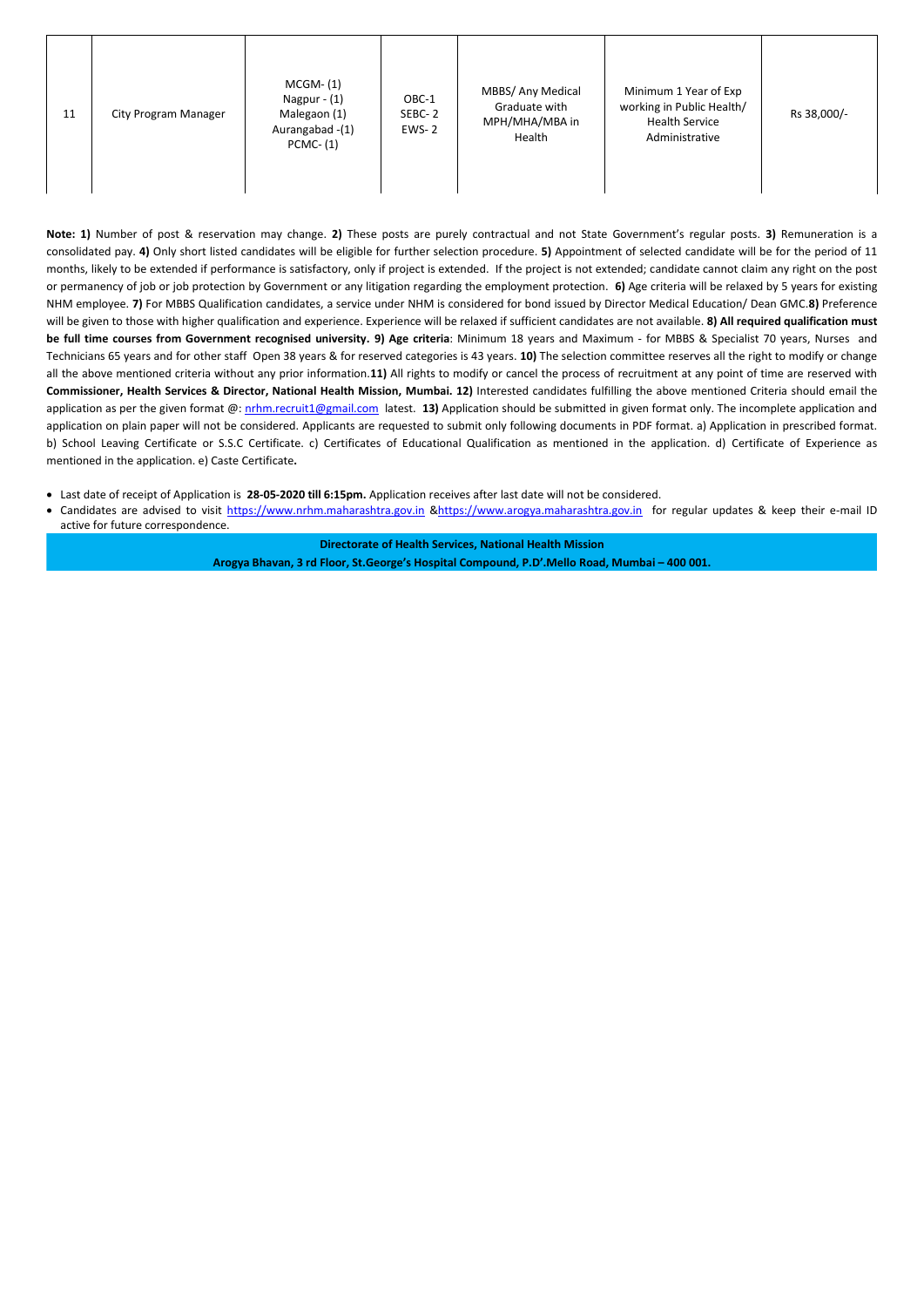



**National Health Mission**

**State Health Society Maharashtra Mumbai**

# **APPLICATION FORM**

## *(All fields in the forms are mandatory to be filled. An incomplete form submitted will be treated as rejected.)*

| <b>Exact Name of Position applied for:</b> |                                                               |                     |                               |                                       |  |  |  |  |
|--------------------------------------------|---------------------------------------------------------------|---------------------|-------------------------------|---------------------------------------|--|--|--|--|
| Name:                                      |                                                               |                     |                               |                                       |  |  |  |  |
|                                            | Father's / Husband's Name:                                    |                     |                               |                                       |  |  |  |  |
|                                            | Date of Birth (DD/MM/YYYY):<br>Gender:<br><b>Blood Group:</b> |                     |                               |                                       |  |  |  |  |
| <b>Marital Status:</b>                     | <b>Existing</b><br><b>NHM</b><br>(Yes/No)                     | <b>Nationality:</b> | <b>Religion:</b><br>Category: | <b>Applying for</b><br>which category |  |  |  |  |

**Address / Contact Details: (Name of the District and Pin code is compulsory)**

| <b>Address (Present):</b>            | Address (Permanent): (Write Same if same as Present Address) |  |  |
|--------------------------------------|--------------------------------------------------------------|--|--|
|                                      |                                                              |  |  |
|                                      |                                                              |  |  |
| State:                               | State:                                                       |  |  |
| Pin:                                 | Pin:                                                         |  |  |
| <b>Contact No:</b>                   | <b>Contact No:</b>                                           |  |  |
| <b>E-mail Id for Correspondence:</b> | Alternate E-mail Id for Correspondence (If any):             |  |  |
|                                      |                                                              |  |  |

| Languages Known:<br>(Write "Y" / "N") | <b>English</b> | Hindi | Marathi | <b>Others (Please Specify below)</b> |
|---------------------------------------|----------------|-------|---------|--------------------------------------|
|                                       |                |       |         |                                      |

**Academic / Professional Education Summary: (Starting from most recent)**

| <b>Computer Proficiency:</b> |  |                                             |                          |                                  |                                                                 |  |  |  |
|------------------------------|--|---------------------------------------------|--------------------------|----------------------------------|-----------------------------------------------------------------|--|--|--|
| To                           |  | <b>Full</b><br>time/Part<br>time            | University/<br>Institute | <b>Specialization / Subjects</b> | <b>Final Year</b><br>Percentage / C.G.P.A<br>out of Total Marks |  |  |  |
|                              |  |                                             |                          |                                  |                                                                 |  |  |  |
|                              |  |                                             |                          |                                  |                                                                 |  |  |  |
|                              |  |                                             |                          |                                  |                                                                 |  |  |  |
|                              |  |                                             |                          |                                  |                                                                 |  |  |  |
|                              |  | Degree / Diploma<br>(DD/MM/YY)   (DD/MM/YY) |                          |                                  |                                                                 |  |  |  |